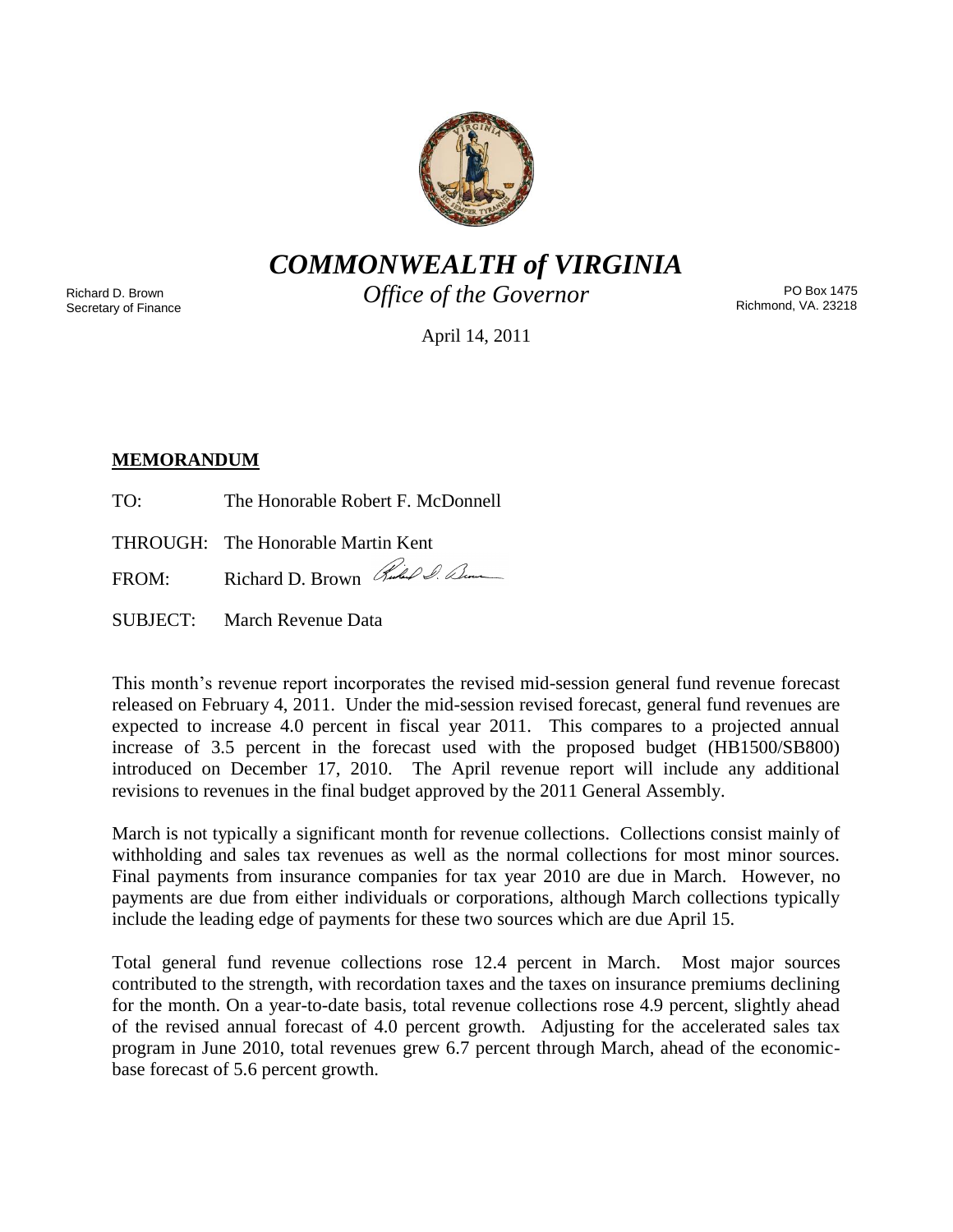April 14, 2011 Page 2 of 5

## **National Economic Indicators**

Most national indicators suggest the economic expansion is continuing.

- According to the final estimate, real GDP grew 3.1 percent at an annualized rate in the fourth quarter of 2010, up from 2.6 percent in the third quarter. This marked the sixth consecutive quarter of growth since the recession officially ended in June 2009.
- Labor market conditions have improved. Payroll employment rose by 216,000 jobs in March, above expectations and the sixth consecutive monthly increase. In a separate report, the unemployment rate fell from 8.9 to 8.8 percent in March.
- Initial claims for unemployment decreased by 10,000 to 382,000 during the week ending April 2, while the four-week moving average fell from 394,000 to 390,000. Layoffs are declining and the current level of claims is consistent with an improving labor market.
- The Conference Board's index of leading indicators rose 0.8 percent in February, its eighth consecutive monthly increase. Although the recent gains in the index have been modest, they suggest the recovery could gain strength over the coming months.
- After reaching a three-year high of 72.0 in February, the Conference Board's index of consumer confidence fell to 63.4 in March. The expectations component caused the decline, while the present situation component rose. Concerns about events in the Middle East and Japan, along with higher energy prices contributed to the decline.
- Growth in the manufacturing sector softened somewhat in March. The Institute of Supply Management index fell from 61.4 to 61.2 for the month. Despite the slight decline in the index, March was well above 50.0, which signals continued expansion.
- The CPI rose 0.5 percent in February from the previous month, largely due to rising food and energy prices. Core inflation (excluding food and energy) rose 0.2 percent in February, and has increased 1.1 percent from February 2010.
- The Federal Reserve kept monetary policy unchanged at its March meeting, keeping the target federal funds rate between 0.0 and 0.25 percent. They will continue the quantitative easing begun last November through the first half of this year.

## **Virginia Economy**

The Virginia Employment Commission released re-benchmarked employment data for calendar years 2009 and 2010. As expected, the data were revised downward. With the revision, the Virginia economy lost 15,000 jobs in calendar year 2010, compared with the previously reported loss of 5,200 jobs.

On a fiscal year basis, the initial data indicated that Virginia employment rose by 0.9 percent over the first half of fiscal year 2011. According to the revised data, employment rose by 0.3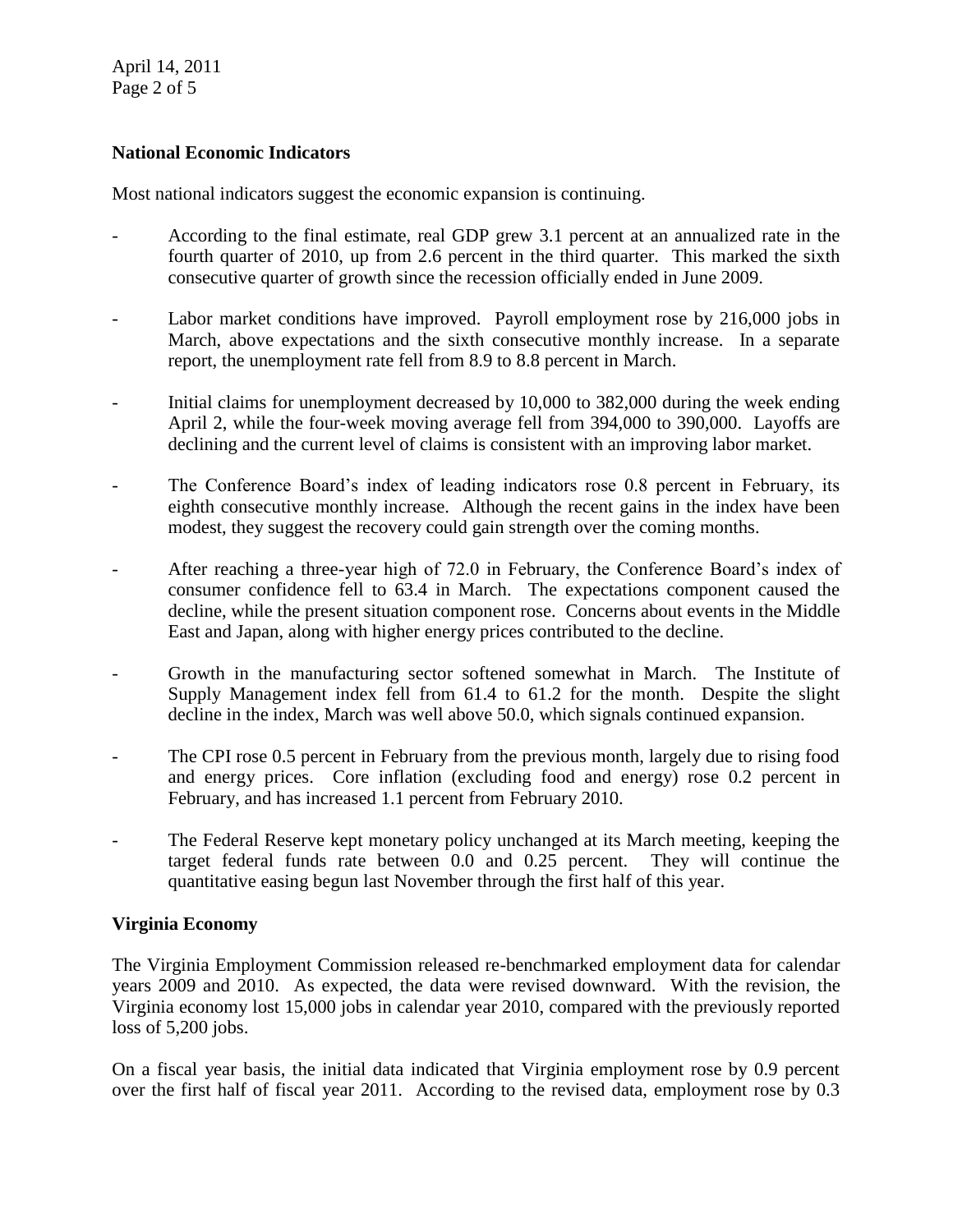April 14, 2011 Page 3 of 5

percent. Following are the revised growth rates in the major metro areas over the first six months of the fiscal year, with the previously reported growth in parentheses: Northern Virginia rose 1.2 percent (+0.8 percent); Hampton Roads fell 0.4 percent (+0.9 percent); Richmond-Petersburg rose 0.3 percent (-0.3 percent).

In February, the most recent month available, Virginia employment rose 1.5 percent from February of last year. Northern Virginia posted growth of 2.1 percent, Hampton Roads fell 0.2 percent, and Richmond-Petersburg rose 0.5 percent. The unemployment rate in the Commonwealth fell from 6.9 percent to 6.6 percent.

The Virginia Leading Index rose 0.2 percent in February, the fourth consecutive monthly increase. Three of the five components improved in February, while future employment was unchanged and auto registrations fell. The Leading Index rose in February in nine of eleven Virginia metro areas. The indices in Charlottesville and Hampton Roads were flat.

#### **March Revenue Collections**

Total general fund revenue collections rose 12.4 percent in March. Most major sources contributed to the strength, with recordation taxes and the taxes on insurance premiums declining for the month. On a year-to-date basis, total revenue collections rose 4.9 percent, slightly ahead of the revised annual forecast of 4.0 percent growth. Adjusting for the accelerated sales tax program in June 2010, total revenues grew 6.7 percent through March, ahead of the economicbase forecast of 5.6 percent growth.

*Net Individual Income Tax (66% of general fund revenues)*: Through March, collections of net individual income tax rose 7.5 percent from the same period last year, ahead of the annual estimate of 7.2 percent growth. Performance in each component of individual income tax is as follows:

*Individual Income Tax Withholding (65% of general fund revenues)*: Collections of payroll withholding taxes grew 0.6 percent in March. Growth in this source is understated since March of last year was an exceptionally strong month, with growth of 18.2 percent. Year-to-date, withholding collections grew 5.1 percent compared with the same period last year, ahead of the revised annual growth rate of 4.3 percent.

*Individual Income Tax Nonwithholding (14% of general fund revenues)*: March is not typically a significant month for nonwithholding collections. A total of \$111.4 million was collected in March, compared with \$80.7 million in March of last year.

Year-to-date collections in this source are 3.4 percent ahead of the same period last year, below the revised estimate of 8.5 percent growth. The majority of the remaining collections in this source will occur in April and May, with both final payments for tax year 2010 and estimated payments for the current year due May 1.

*Individual Income Tax Refunds*: TAX issued \$419.7 million in refunds in March compared with \$461.2 million in March of last year. Year-to-date, refunds are 8.4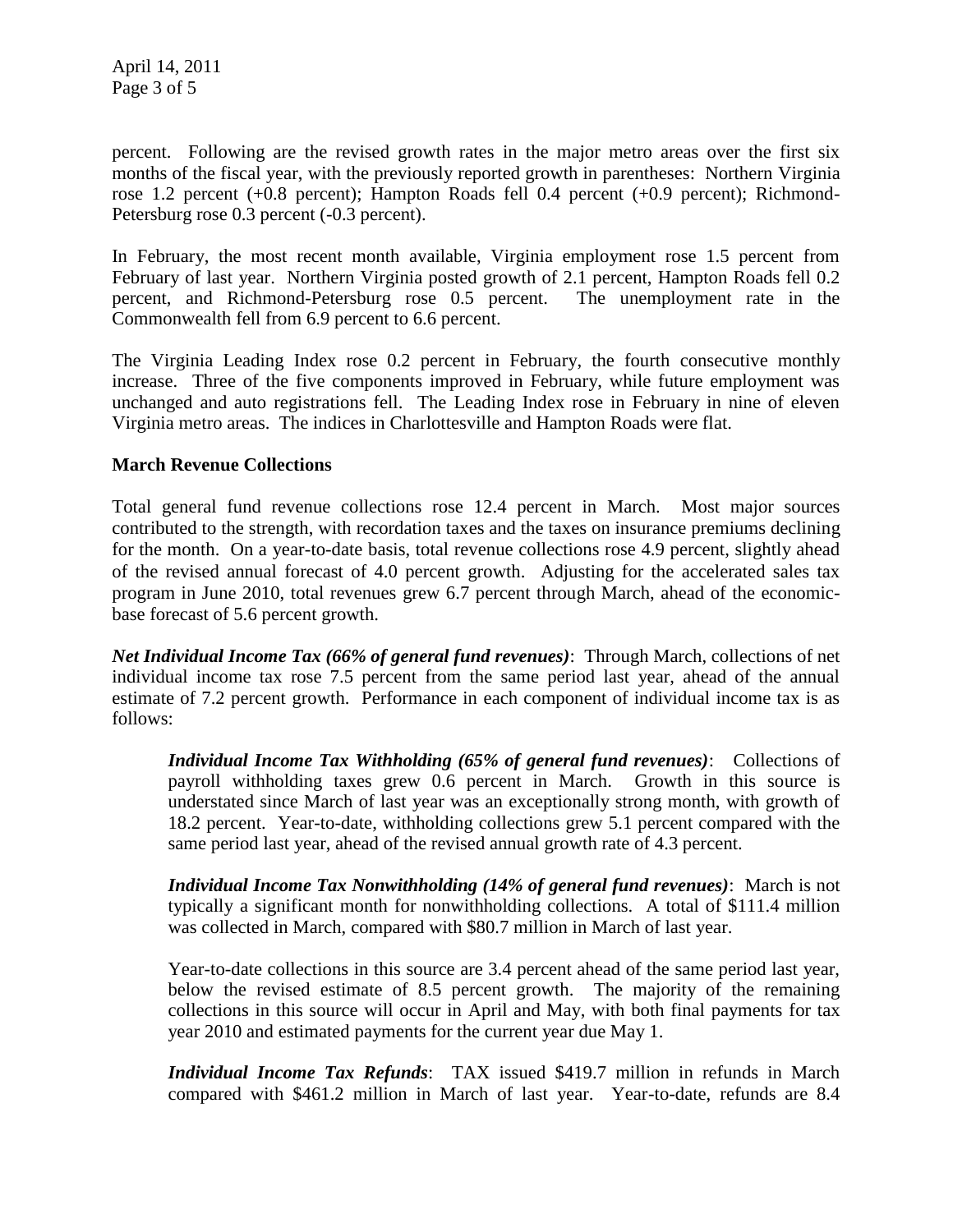percent behind the same period last year, ahead of the estimate of a 4.9 percent decline. For the filing season beginning January 1, TAX has issued 1.66 million refunds, compared with 1.64 million during the same period last year. Although the number of refunds issued is similar to last year, average check size is down 8.8 percent.

*Sales Tax (20% of general fund revenues)*: Collections of sales and use taxes, reflecting February sales, rose 8.5 percent in March. On a year-to-date basis, collections have fallen 3.7 percent, trending toward the revised annual estimate of a 2.2 percent decline. The year-to-date decline is due to the accelerated sales tax program in fiscal year 2010, which required dealers to remit July payments in June. Adjusting for this and other policy initiatives, including amnesty and the modified dealer discount, sales tax collections have grown by 4.9 percent year-to-date, close to the economic-base forecast of a 4.8 percent increase.

*Corporate Income Tax (5% of general fund revenues)*: March is not typically a significant month for collections in this source. Collections of corporate income tax were \$83.2 million in March, compared with \$42.2 million last March. March receipts are typically from companies paying ahead of Virginia's April 15 filing date when they make their federal payment due March 15, and those making estimated payments for the first quarter of the current year. On a year-todate basis, collections in this source have increased 14.0 percent, ahead of the revised annual estimate of a 3.1 percent decline.

*Wills, Suits, Deeds, Contracts (2% of general fund revenues)*: Collections of wills, suits, deeds, and contracts – mainly recordation tax collections – fell 6.4 percent in March. On a year-to-date basis, collections are up 0.7 percent, ahead of the revised forecast of a 5.6 percent decline.

*Insurance Premiums (2% of general fund revenues)*: Final payments from insurance companies for tax year 2010 are due in March. Collections in this source were \$17.3 million in March compared with \$35.7 million in March of last year. For the fiscal year to-date, net insurance premiums tax collections are \$71.1 million compared with \$54.8 million during the same period last year.

#### **Other Revenue Sources**

The following list provides data on March collections for other revenue sources:

|                                  | <b>Year-to-Date</b> | Annual<br><b>Estimate</b> |
|----------------------------------|---------------------|---------------------------|
| Interest Income (1% GF revenues) | $-28.9\%$           | $-20.7\%$                 |
| ABC Taxes (1% GF revenues)       | 2.5%                | 1.2%                      |

*All Other Revenue (3% of general fund revenues)*: Receipts in All Other Revenue fell 12.6 percent in March – \$29.8 million compared with \$34.1 million last March. For the fiscal year,